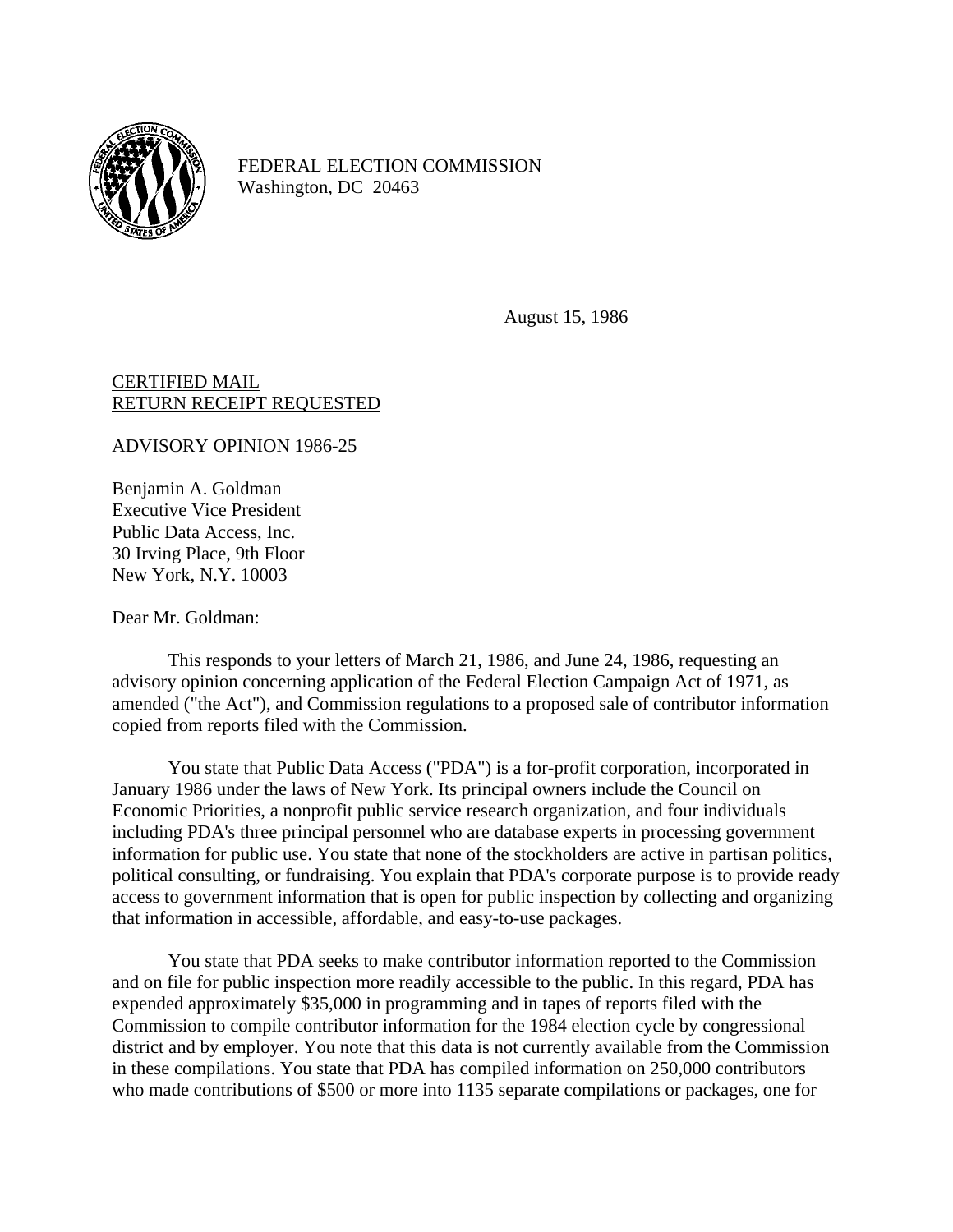each of the 435 congressional districts and one for each of 700 companies with whom contributors reported an association. In these compilations, PDA has deleted the street or mailing addresses from the information obtained from the Commission's public files, corrected zip code errors, and standardized the spelling of corporate names. As a result, individual contributors are identified by name, city, and zip codes, by employer or by the congressional district of the reported addresses, and by their contributions. You have submitted sample pages from these compilations that consist of alphabetical listings of contributors and their contributions in the following manner:

| Jones, John | New York | Smith for President \$1,000 |  |
|-------------|----------|-----------------------------|--|
|             | NY 10021 |                             |  |

You state, however, that PDA's compilations will also be in the form of books and their computer equivalents, although you submitted no samples of such formats.

You state that PDA's purpose in publishing and selling these compilations is to advance knowledge of the patterns of political contributions and to generate research into these patterns. You state that much of the information in PDA's database is not related to individual contributors. You specifically note that a summary of PDA's compilations by congressional districts shows that 10 districts comprising 2 percent of the nation's population accounted for 20 percent of all individual contributions in the 1984 election cycle. You also make similar references to PDA's compilations by employer. You add that PDA's compilations, such as these, provide a starting point for further research by investigative reporters and public interest researchers as well as by local citizen groups and nonprofit organizations.

Thus, you describe PDA's primary market for these compilations as public interest and nonprofit groups, researchers, and journalists. You state, however, that PDA will sell them to "all who wish to buy them." PDA's charge for its compilations will vary according to the size of each list at a price level that will permit PDA to recover its investment costs but still make these compilations affordable by nonprofit organizations. You state that PDA will "custom tailor" the particular compilation requested by a user with the user's name appearing on each page of the list along with this statement:

## THIS REPORT MAY NOT BE SOLD OR USED BY ANY PERSON FOR THE PURPOSE OF SOLICITING CONTRIBUTIONS OR FOR ANY COMMERCIAL PURPOSE.

You state that PDA will also "explicitly and forcefully" inform buyers and users of the Act's restrictions on the sale or use of contributor information. You add that PDA's Compilations will be prepared for use in researching and analyzing patterns of contributions to candidates and will not be usable for solicitation or other commercial purposes. You state that PDA intends to provide these compilations as long as individual contributor data from future election cycles remain in the public domain.

You also state that PDA plans to use its database for research in conjunction with nonprofit organizations who will supply personnel and assist with funding. You add that PDA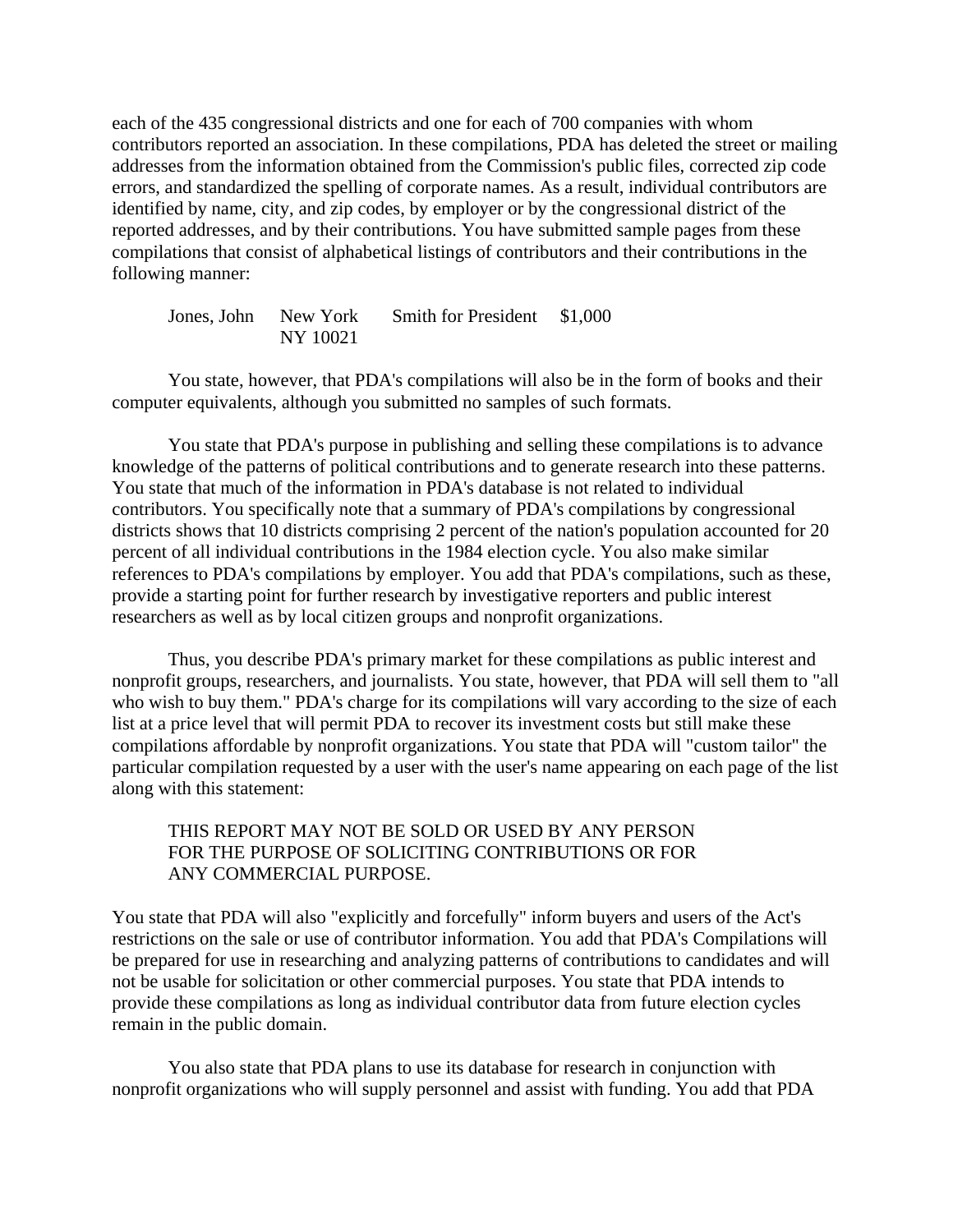will not control the results of such joint research. It will, instead, make its material available without charge or at a reduced charge to nonprofit, nonpartisan groups proposing a serious academic or public education project without imposing any ideological or policy tests. You add that PDA will not engage in such joint projects with any candidate or political committee.

You ask whether the Act permits the proposed sale of PDA's compilations that include individual contributor information from reports filed with the Commission (without individual contributor addresses) and accompanied by a warning against the sale or use of this information for solicitations or commercial purposes.

The Act provides that each political committee must report the "identification" of each person who makes a contribution to the committee and whose aggregate contributions to the committee exceed \$200 for the calendar year. 2 U.S.C. 434(b)(3)(A). In the case of an individual, the Act defines "identification" to mean the name, mailing address, occupation, and name of the individual's employer. 2 U.S.C. 431(13)(A). The Act requires the Commission to make these reports available for public inspection and copying "except that any information copied from such reports or statements may not be sold or used by any person for the purpose of soliciting contributions or for commercial purposes, other than using the name and address of any political committee to solicit contributions from such committee." 2 U.S.C. 438(a)(4).

The Commission has previously stated that the principal, if not sole, purpose of restricting the sale or use of information copied from reports is to protect individual contributors from having their names sold or used for commercial purposes. see Advisory Opinions 1981-38 and 1981-5. PDA has copied the names and other identifying information of individual contributors from reports filed with the Commission and has compiled these names into lists by congressional district and by employer. It now plans to sell such lists to "all who wish to buy them." Since PDA is organized as a for-profit corporation, its sales of these lists are presumably made for commercial purposes. Its statement that it plans to sell these lists at cost or at a price to recover its investment costs does not negate this presumption of commercial purpose.

Commission regulations provide that the "use" of information, copied or obtained from these reports, in "newspapers, magazines, books or other similar communications, is permissible as long as the "principal purpose" of such communications is not to communicate any contributor information listed on such reports for the purpose of soliciting contributions or for other commercial purposes. 11 CFR 104.15(c). The "commercial purpose" prohibition does not preclude the use of contributor information by newspapers, magazines, books, or other similar communications such as in news stories, commentaries, or editorials, although such use may be incident to the sale of such communications. See 117 Cong. Rec. 30,058 (daily ed. Aug. 5, 1971) (remarks of Sen. Nelson), reprinted in FEC, Legislative History of the Federal Election Campaign Act of 1971 at 582 1981). See also, National Republican Congressional Committee v. Legi-Tech Corp., No. 85-6037 (D.C. Cir. July 15, 1986). PDA's intended use of contributor information is not merely incident to their sales but is the primary focus of PDA's activity.

PDA's lists are compilations composed primarily, if not exclusively, of individual contributor information and incorporating nearly all of the identification of individual contributors reported to the Commission (i.e., name, city and zip code, amount and recipient of